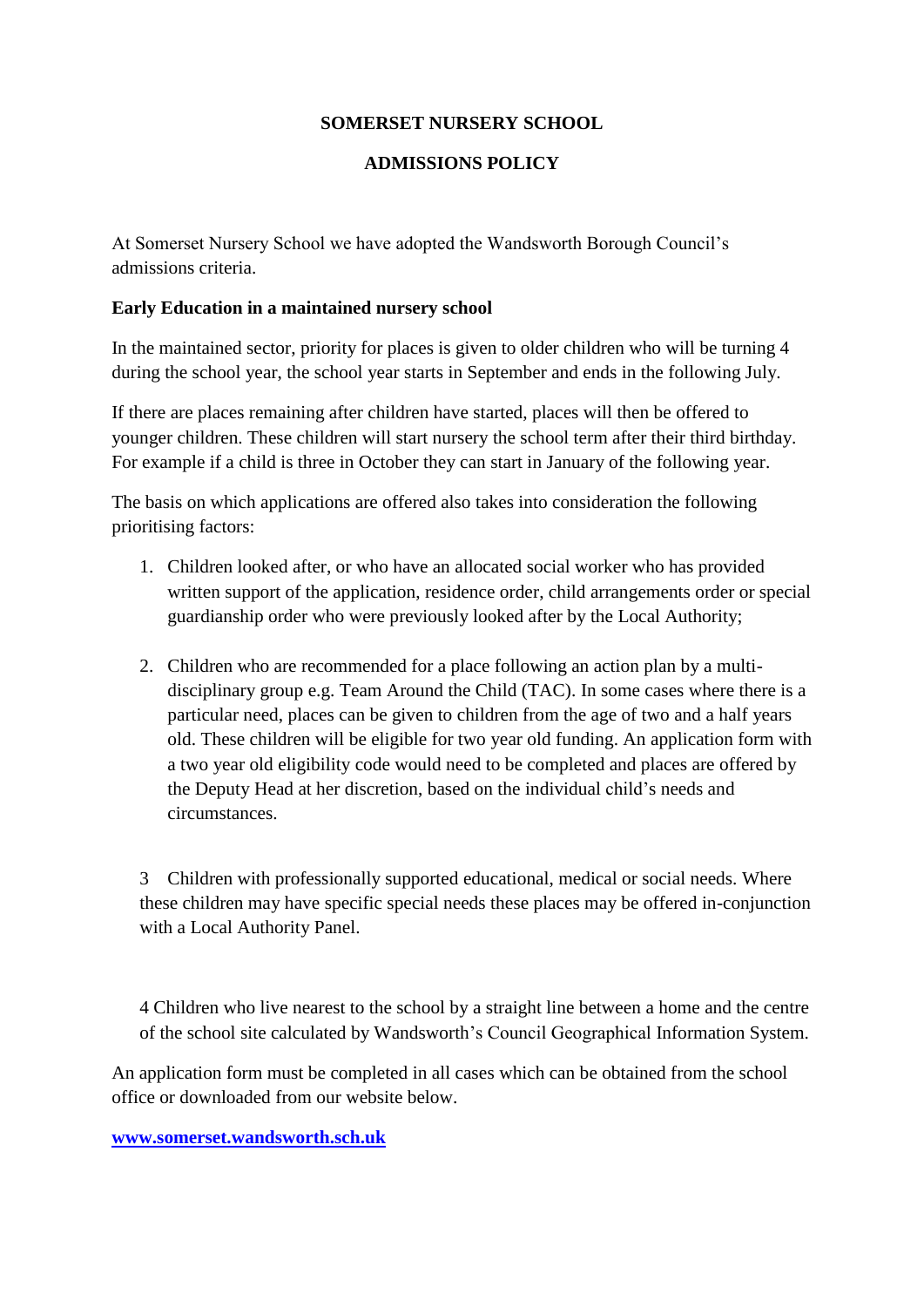### **Early Education Places**

All children in England are entitled to receive a good quality, part time Early Education place from 1 September, 1 January or 1 April following their third birthday. (At Somerset Nursery School, the Deputy Head may use her discretion to allocate places where appropriate. There is no right to appeal as the children are not of statutory age). This is known as the 'Universal' entitlement, (a part-time place).

Part-time places for three and four year olds are offered by the Deputy Head on an application basis. Places are either:

Morning sessions 9.15am to 11.45, and once the child is ready there is an option for a full day.) or;

Afternoon sessions 12.45pm to 3.15pm, and once the child is ready there is an option for one full day.)

# **Part Time places for 2 Year Olds**

Places for 2 year olds are offered at the Deputy Head's discretion and priority for places is given to the eldest children. If there are places remaining after the older children have started, then places will be considered and offered to the younger children. Two year olds are entitled only to a part time morning or afternoon place, where 2 year old funding is available (once the child is two and a half). Alternatively, parents are able to pay. (Please see the section on paid places.)

# **Full time 30 hours Early Education**

Some working parents may be able to claim an additional 15 hours education per week for their child on top of the 15 universal hours, the term after their child turns three.

Parents must complete an application (as above) but also must be eligible for the 'additional' 15 hours of early education. For more information on the additional 15 hours, the 30 hour code and parental eligibility, please refer to the Government website 'Childcare Choices'.

**[www.childcarechoices.gov.uk](http://www.childcarechoices.gov.uk/)**

# **Paid Places**

Where a parent is not eligible for Government funding, or a child isn't yet old enough to qualify, there is an option for them to 'top up' or pay for a place. A parent can do this by paying a fee to Somerset Nursery School. This 'Top Up' is by way of a separate agreement between the School and the parent and a separate agreement would be signed.